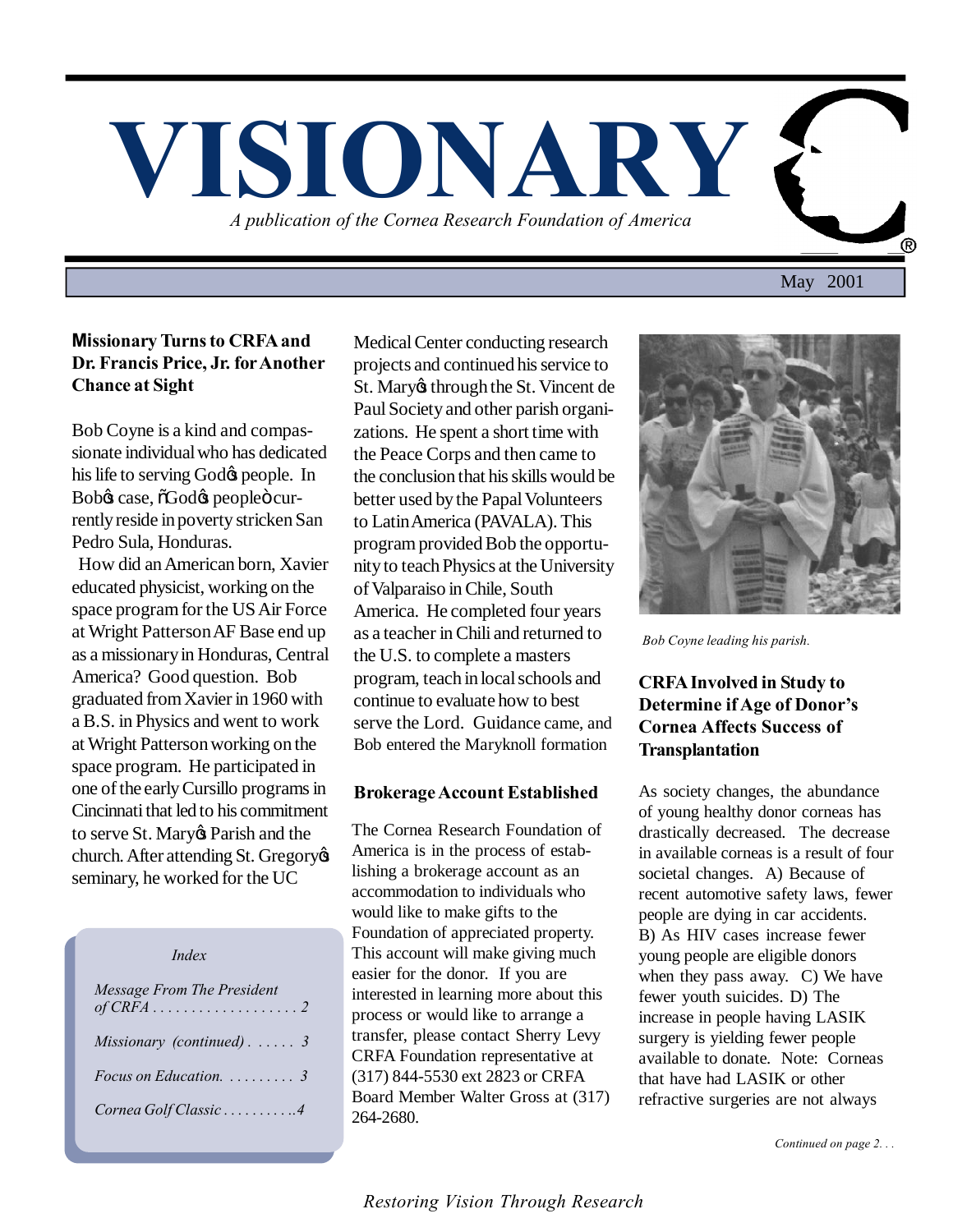### **Board of Directors**

Dr. Francis Price, Jr. *President*

> Bill Grube *Vice President*

Pat Chastain *Secretary*

Kevin Dubbink *Treasurer*

Walter Gross

Joe Kack

Joan Lane

Dr. Francis Price, Sr.

#### **Staff**

Sherry Levy

Clorissa Quillin

Belinda Eastmond

## *Cornea Research Foundation of America*

*9002 North Meridian Suite 212 Indianapolis, IN 46260 Phone (317) 844-5610 Fax (317) 814-2806 www.cornea.org*

# *Message From The President of the Board*

*The foundation is entering an exciting time celebrating accomplishments, new beginnings, and fun. The most notable accomplishment is the July publication in the journal OPTHAMOLOGY of our study on 900 LASIK patients evaluating the use of topical corticosteroids. This study took approximately two years and found that the routine use of topical corticosteroids was not necessary after LASIK. Topical corticosteroids can lead to the development of cataracts and glaucoma, and currently these drops are routinely used by most surgeons after LASIK. We hope this study leads to better patient care all over the world.*

*Our new beginnings involve a variety of new studies including the evaluation of artificial iris implants to replace the iris, or "colored" part of the eye, in those who may have damaged or lost all or part of the iris; a new method of performing corneal transplants that should lead to much quicker visual recovery and improved vision; and new methods to improve the quality of vision after LASIK surgery.*

*Just for fun, on June 21st we are having our annual golf outing to raise awareness and funds for the foundation. I hope to see you there!*

#### *Sincerely,*

*Francis W. Price, Jr., M.D.*

*Cornea Donor Study . . . .continued from page 1*

acceptable for transplantation.

 As a result of these changes, fewer young corneas are available. Therefore scientists are now conducting studies to determine whether the age of the donor should be considered in deciding whether a donor cornea should be used for transplantation.

 Currently CRFA is one of the sites conducting this study. The study will include about 1,000 patients overall, with about 60 coming from CRFA. In conducting this study, neither the surgeon nor the patient know the age of the cornea. Of course, the cornea is screened so that we know it is free of disease and is a healthy cornea. However, no one at this site knows the age of the cornea.

 The main objective of this study is to determine whether graft failure rates tracked over a 5 year follow-up period are equivalent with corneal tissue from

donors older than 65 years of age compared with that from younger donors.

 Secondary objectives are: To assess the relationship between donor/ recipient blood type compatibility and graft failure due to rejection, and to assess corneal endothelial cell density as an indicator of the health of the cornea and as a surrogate outcome measure.

 While this is a fairly new study, we currently have 11 of the 60 patients enrolled. For more information on this study or any other study being conducted by the Foundation, please contact the Project Manager at (317) 844-5610 .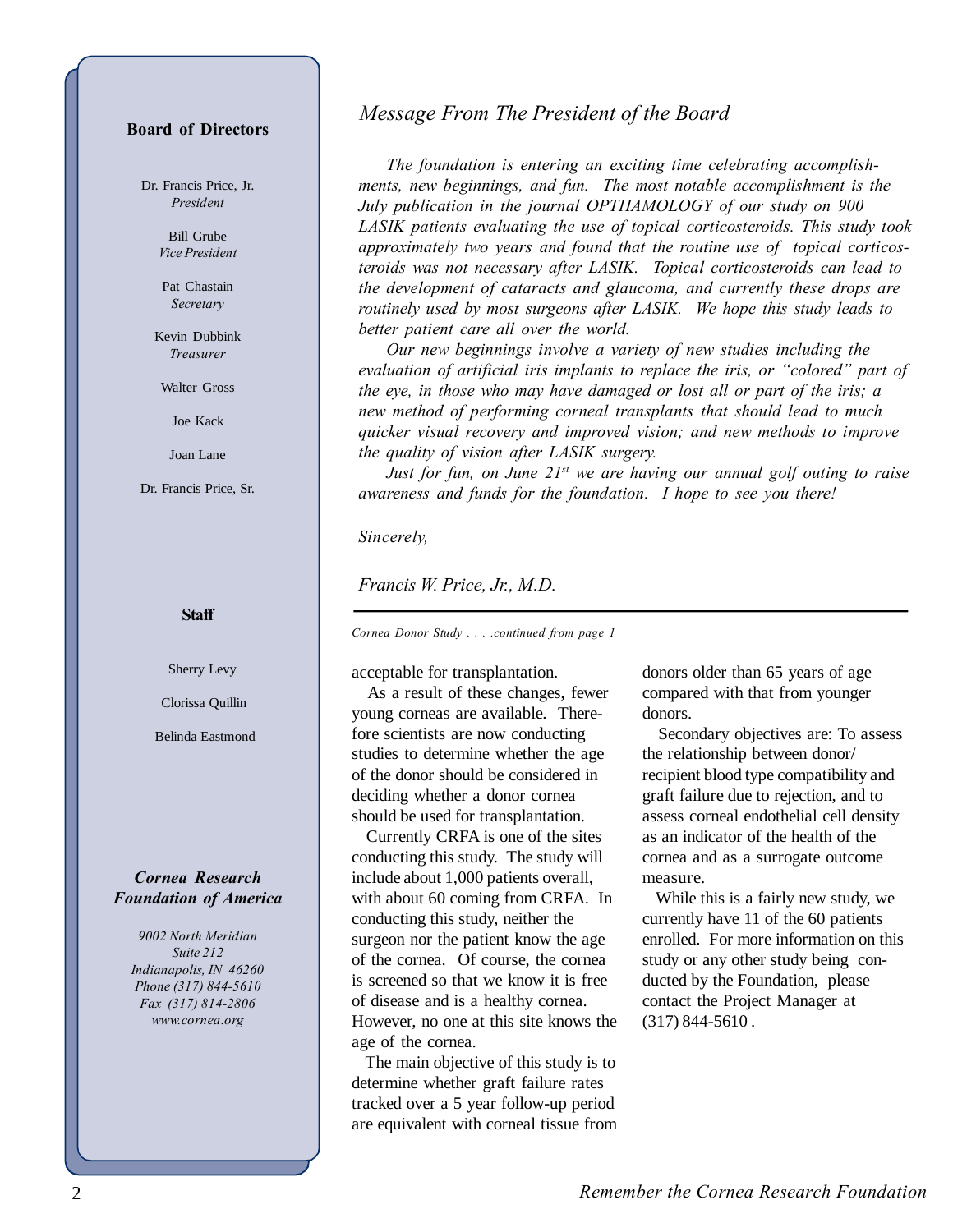# **Giving Clubs 2001**

We wish to extend a special  $\tilde{\sigma}$ Thanks $\ddot{\sigma}$  to those people who have so generously supported CRFA this year.

### **Opal Club (up to \$99)**

Beauton Hesler Jack & Joan Lane Birgit M. Mayfield Linda Cline Buell F. Kilgas Mary C. Mc Gillen Carolyn S. Mc Clamroch Mathilda Schumacher

Dorothy S. Briggs Thomas & Sandra Hinshaw Erwin F. Springer Tony & Emma Baidinger Vincent Wagner

#### **Aquamarine Club (\$100 - 250)**

Catherine Patterson Harley R. Ireland

Caroline Rose Dr. Robert & Dete Naga Delbert & Martha Keener John & Julia Oldenkamp

#### **Sapphire Club (\$501 – 1000)**

Kenneth D. Lorenz, OD

### **Ruby Club (\$1001 – 2500)**

Fred W. Fisher Marvin Cave

# **Focus on Education**

 The Cornea Research Foundation in conjunction with the Price Vision Group will be sponsoring **Focus on Education** on Saturday, October 27, 2001. This is the 11<sup>th</sup> year for our optometric seminar, which will again be held at the Ritz Charles in Carmel, IN.



*Jocelyn Smith, OD, Faye Peters, OD and Kathy Kelley, OD with Price Vision Group.*

Jeff Gilbard, M.D., the

developer of Thera Tears, will be speaking on Corneal Healing Problems as well as Dry Eye Diagnosis and Treatment. We have again invited the Chairman of the Pharmacology Dept at Purdue, Steve Abel, Pharm-D to speak.

This year  $\&$  Focus on Education will give optometrists 8 hours of OLDPAC credits. Pre-announcements will be sent out in July, with registration forms going out in early September.

#### *Missionary . . . .continued from page 1*

program in 1974. After an orientation program, he returned to Chile to work with the people forming basic Christian communities.

 Twenty years later, and after impacting hundreds of thousands of peopleøs lives, health reasons forced Bob to leave Chile for the more favorable climate in Honduras. San Pedro Sula is Bobos current mission. Medical care is quite poor, Bob estimates that 1/3 of the funerals he officiates over are for those who have died from AIDS. Currently Bobos parish is named Sacred Heart of Jesus, where he works to develop basic Christian communities.

 As previously mentioned, health care in San Pedro Sula is extremely poor. High tech surgeries and patient care such as that studied and practiced by Dr. Francis Price, Jr. through the Cornea Research Foundation are totally unheard of

and impossible to secure. Therefore, when Bob began having uncomfortable complications resulting from a previous cataract surgery, his family contacted Dr. Francis Price, Jr. of CRFA for information and help on the newest and best options.

 Regarding his previous surgery, Bob wrote: *"It seems that the surgeon had some difficulties during the operation, and the back membrane of the chamber evidently broke, making it impossible to place the lens where it is usually located, and, instead, he placed the lens in the front chamber. In this position the lens moves around and brushes against the iris. Along with this there was considerable debris left in the eye, which also causes a problem with focus. . . Meanwhile, I cannot read with the eye, and find that the focus problem is something constant."*

 Dr. Price immediately contacted Bob and invited him to come to Indianapolis to receive the appropriate medical treatment. Bob arrived soon thereafter. He was immediately evaluated and a date was set for surgery. Bobos intraocular lens was found to be moving in the eye causing cornea inflammation and decreased vision. On the day of surgery, Dr. Price removed the intraocular lens and inserted a new one which was carefully sutured into the posterior chamber of the eye (further away from the back of the cornea) to eliminate the risk of cornea damage. Bob was released and given written post-operative instructions. He then arranged for follow-up with the doctors in San Pedro to monitor the healing of his eye. Due to the skillful procedure performed by Dr. Price, Bobø prognosis is excellent. We will look forward to seeing Bob again and examing his eye when he is able to return to the United States for a visit.